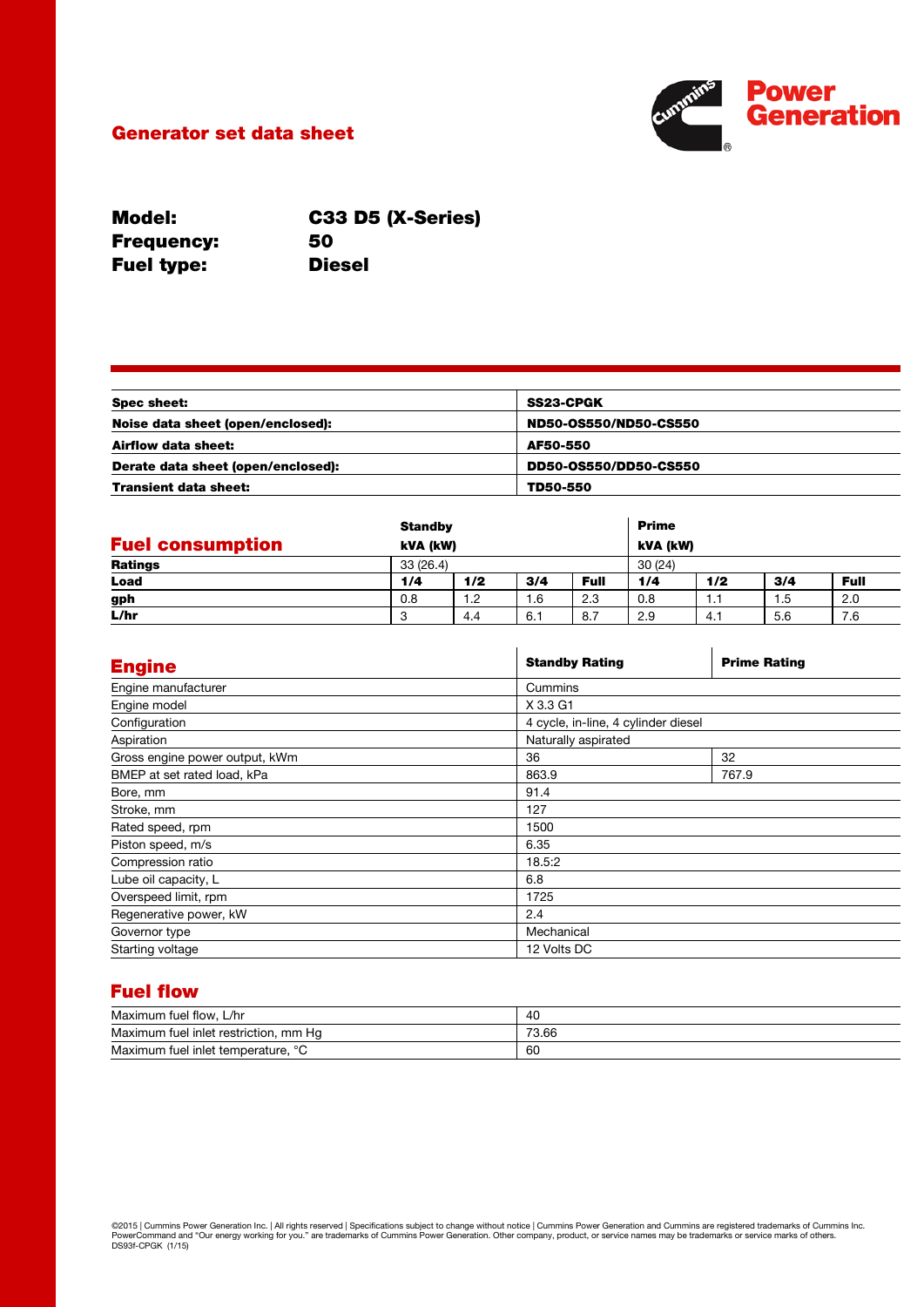| Air                                  | <b>Standby Rating</b> | <b>Prime Rating</b> |
|--------------------------------------|-----------------------|---------------------|
| Combustion air, m <sup>3</sup> /min  | 2.06                  | 2.06                |
| Maximum air cleaner restriction, kPa | 2.5                   |                     |

# Exhaust

| Exhaust gas flow at set rated load,<br>m <sup>3</sup> /min | 2.29 | 2.29 |
|------------------------------------------------------------|------|------|
| Exhaust gas temperature, °C                                | 600  | 550  |
| Maximum exhaust back pressure, kPa                         | 4.75 |      |

# Standard set-mounted radiator cooling

| Ambient design, °C                                            | 50         |      |  |  |
|---------------------------------------------------------------|------------|------|--|--|
| Fan load, kW <sub>m</sub>                                     | 1.2        |      |  |  |
| Coolant capacity (with radiator), L                           | 26         |      |  |  |
| Cooling system air flow, $m^3$ /sec @ 12.7 mmH <sub>2</sub> O | 106        |      |  |  |
| Total heat rejection, Btu/min                                 | 1653       | 1539 |  |  |
| Maximum cooling air flow static restriction mm $H_2O$         | <b>TBC</b> |      |  |  |

| <b>Weights*</b>     | <b>Open</b> | <b>Enclosed</b> |
|---------------------|-------------|-----------------|
| Unit dry weight kgs | 685         | 1044            |
| Unit wet weight kgs | 860         | 1219            |

\* Weights represent a set with standard features. See outline drawing for weights of other configurations.

| <b>Dimensions</b>                   | Length | Width | Height |
|-------------------------------------|--------|-------|--------|
| Standard open set dimensions mm     | 1753   | 930   | 1238   |
| Enclosed set standard dimensions mm | 2253   | 969   | 1616   |

# Genset outline

## Open set



### Enclosed set



Outlines are for illustrative purposes only. Please refer to the genset outline drawing for an exact representation of this model.

©2015 | Cummins Power Generation Inc. | All rights reserved | Specifications subject to change without notice | Cummins Power Generation and Cummins are registered trademarks of Cummins Inc.<br>PowerCommand and "Our energy wo